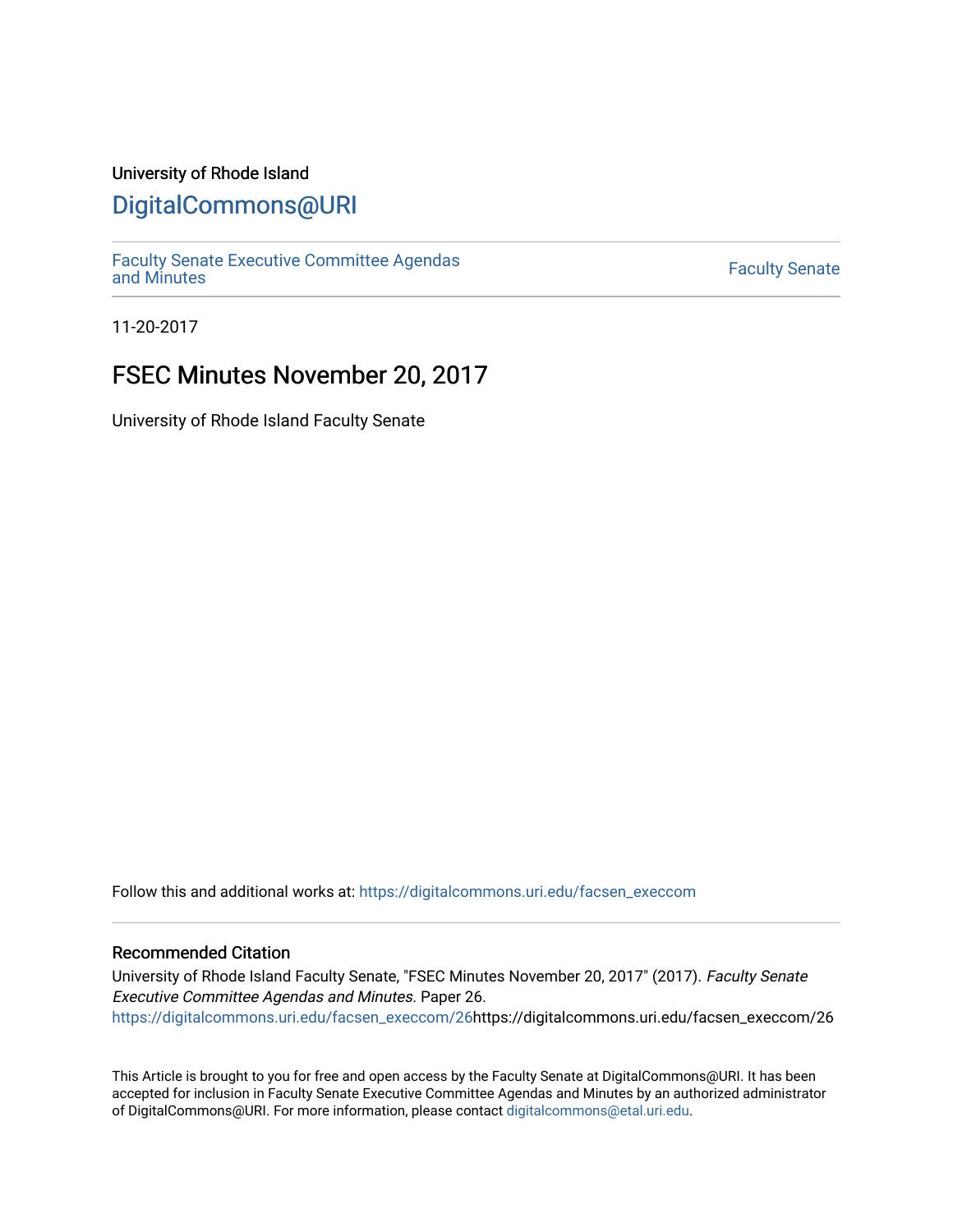# **THE UNIVERSITY** OF RHODE ISLAND

**FACULTY SENATE OFFICE**



### **Faculty Senate Executive Committee Meeting #13 November 20, 2017 MINUTES**

**1.** The meeting was called to order at 9:07 AM on Monday, November 20, 2017, in Library Conference Room B, Vice Chairperson Leonard presiding. Senators Derbyshire, Gindy, Mahler, and Rice were present. Chairperson Conley was absent.

### **2. ANNOUNCEMENTS/CORRESPONDENCE/REPORTS**

- **a.** FSEC members were asked to make a recommendation for a faculty appointee to the Alumni Association Executive Board.
- **b.** FSEC members discussed their meeting schedule for January 2018 and the spring semester 2018.
- **c.** Senators Mahler and Rice volunteered to be members of the Nominating Committee, the committee that will prepare a ballot for the February 22, 2018 election of the Senate Vice Chair/Chair-Elect. Eligibility for the office of Senate Vice Chair/Chair-Elect was discussed.

### **3. ONGOING BUSINESS**

- **a.** The FSEC reviewed the status of the standing committee restructuring initiative. The By-Laws language describing the new Committee for Research and Creative Activities will be presented for a vote at the December 7 Faculty Senate meeting. The By-laws changes describing the new method of selecting and appointing members and chairs of standing committees will be presented for a vote at the December 7 Faculty Senate meeting.
- **b.** The FSEC discussed non-credit credentials referred to as badges. The FSEC had been apprised of the proceedings of meetings convened by Associate Dean Rusnock to discuss the development of digital badges. The Committee expressed concern for the need for broader representation (more faculty) in the group working to develop badges at URI. Additional concerns and questions included: the means of establishing/defining specific credentials, under whose authority would badges be governed, how credentialing activities would be delivered and by whom; payments, fees, and other costs associated with credentialing activities, and the impact on the URI brand. Vice Chairperson Leonard asked for a motion to create a 6-member ad hoc Senate committee to define digital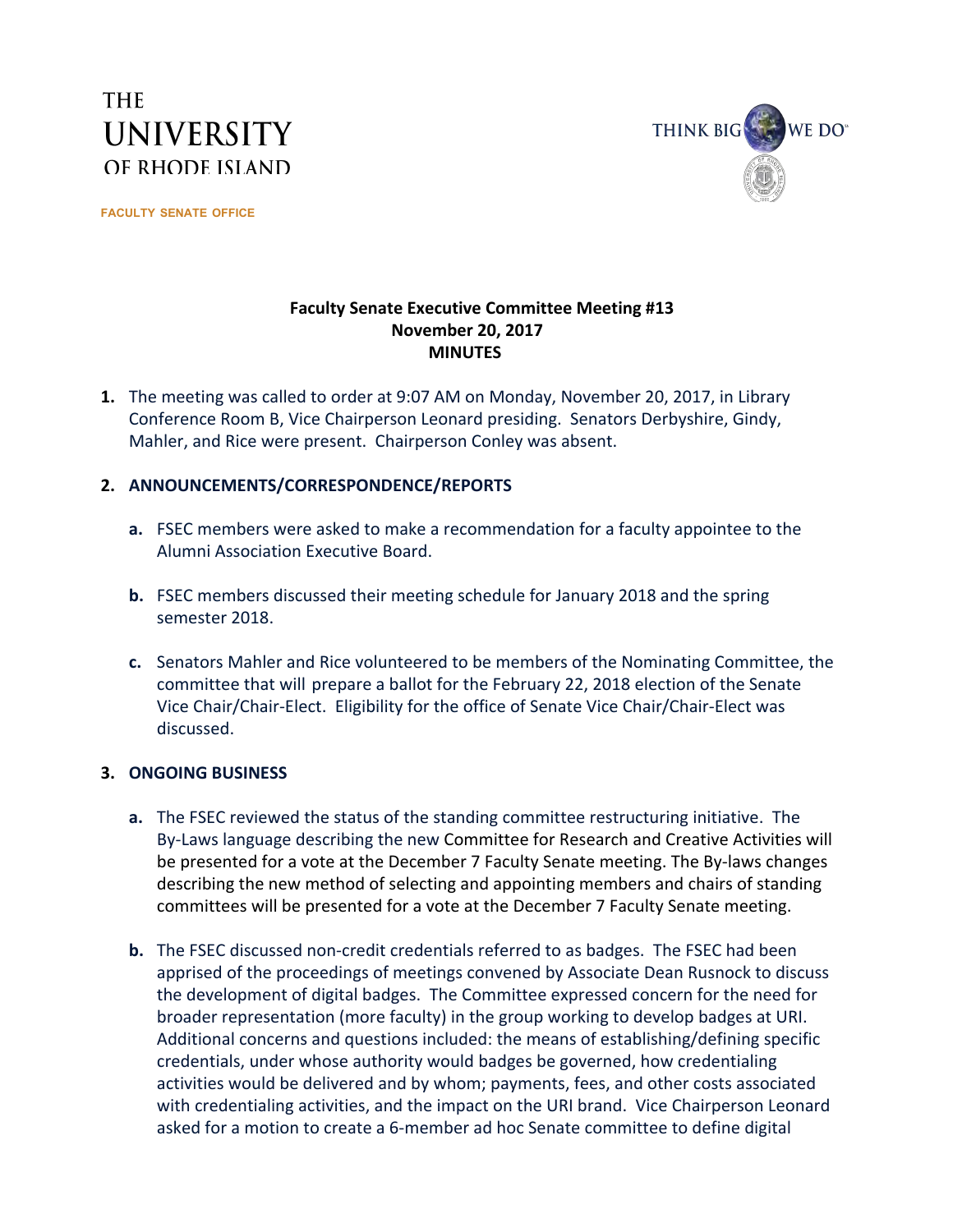credentials. The motion was made, seconded, and discussed. The FSEC discussed the need to consult deans about their level of interest and the interest among their faculty to offer workshops or other credentialing activities. The FSEC discussed its intent to communicate with Associate Dean Rusnock about its concerns and plans to proceed. The motion was approved. Vice Chairperson Leonard asked that Committee members be prepared to suggest ad hoc committee nominees at the next meeting.

- **c.** Senator Mahler indicated that she had contacted the other members of the ad hoc committee to review the Administrator Evaluation process and hoped to be able to meet before the end of the semester.
- **d.** The FSEC discussed adding all Vice Presidents and Associate Vice Presidents to the administrator evaluation process.
- **e.** In the context of the efforts to develop an overarching process for proposing and approving interdisciplinary courses associated with programs not governed by an academic college, the FSEC discussed the course approval process for Honors Program courses. They referred to the process as described in **[Bill #07-08--23](http://digitalcommons.uri.edu/cgi/viewcontent.cgi?article=2861&context=facsen_bills)** which includes these statements:

*The Honors Program will use the HPR course code only for unique honors courses that do not have a regularly scheduled equivalent, such as HPR 124 Honors Course in Fine Arts: The Creative Process.*

*The approval process for new honors courses that do not have a regularly scheduled equivalent will remain unchanged. Interested faculty will submit a course proposal to the Honors Director. If the Honors Program and Visiting Scholars Committee approves this new course, the Honors Director will submit it to the Vice Provost for Academic Affairs, the Curricular Affairs Committee, and the Faculty Senate for further approval.*

Senator Derbyshire, the Director of the Honors Program, explained that the process, as established in 2008, is no longer practiced. She reported that the Honors Program initiates the development of HPR courses. As a consequence of the course arising from the program not a department, the required signatures on course proposal form (department chair, college curriculum committee chair, and academic dean) are not always obtained due to organizational structure. The Director of the Honors Program signs the forms in place of the customary signing authorities. Senate Coordinator Neff reported that the proposals, subsequently reviewed for approval by the Curricular Affairs and/or General Education Committees, are often called into question by faculty members on the review committees because they lack the customary signatures that represent disciplinary approval, assurance of disciplinary integrity, and fiscal commitment to the delivery of the course. Senator Derbyshire said that, once courses are created and faculty members are identified to teach them, the courses are scheduled by the Honors Program. Vice Chairperson Leonard asked Director Derbyshire and